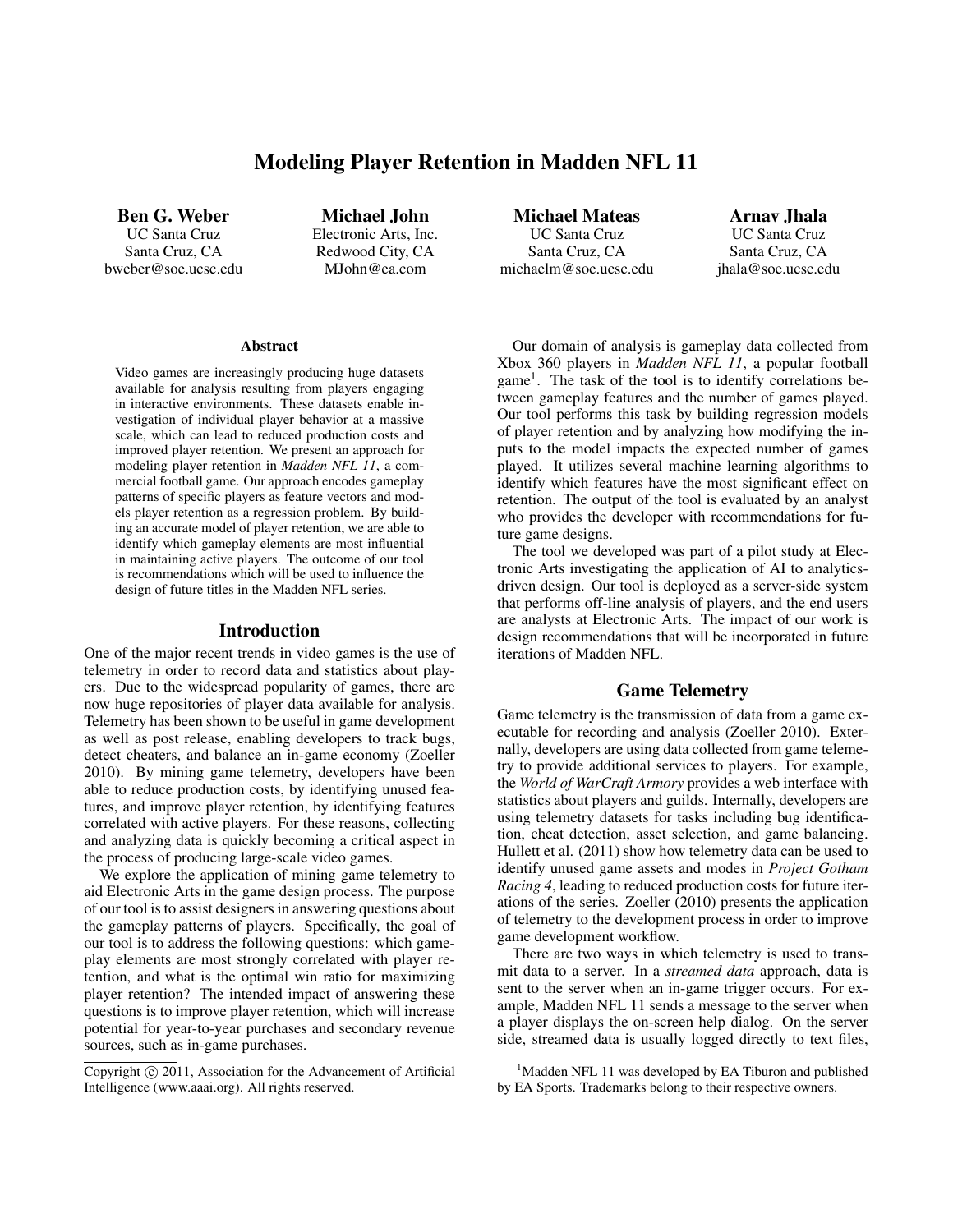which serve as telemetry logs. In a *session-based data* approach, summaries are sent to a server when a gameplay session has completed. In Madden NFL 11, a summary of play-by-play results is sent to the server at the completion of a game. Game telemetry can be generated by a variety of sources: the quality assurance group during development, beta testers prior to release, and players once the game has been released.

One of the main challenges in using game telemetry is dealing with the scale of the data. The datasets collected from players can be massive, reaching terabytes in size. Game telemetry datasets are large because they contain logs of individual player behavior. To analyze data of this scale, distributed approaches such as Map-Reduce-Merge (Yang et al. 2007) have been used to distribute and analyze datasets on a large cluster. In our approach, we analyze a subset of telemetry using a representative sampling of players.

### Related Work

Our tool is at the intersection of two research areas: computer-assisted game design, and game telemetry. There is an extensive literature on game design, but the use of tools for supporting the design process has only recently received attention (Nelson and Mateas 2009). Nelson and Mateas claim that tools for supporting game design need to reason about game mechanics, which are fundamentally different from current domains for which there are design support tools. Smith et al. (2010) address this problem by representing game mechanics as a formal logic. Our work differs from this research direction, because we are focusing on mining information from a large volume of humangenerated playtesting as opposed to automated analysis of games using machine playtesting.

One of the main uses of game telemetry is player modeling, which includes recognizing player goals, identifying distinct types of players, and modeling player engagement. Research on goal recognition in games varies widely, because different genres of games have unique player objectives. In the domain of real-time strategy games, a player may have the goal of executing a specific strategy. Weber and Mateas (2009) present an approach to goal recognition in this domain by modeling strategy recognition as a classification problem. They grouped strategies into distinct classes and trained several classifiers on thousands of replays from professional players. In a football game, the player has a goal of executing a specific play. Laviers et al. (2009) explore an approach to play recognition using support vector machines to identify plays based on football player positions and trajectories. Their system was applied to the task of calling play switches in response to identifying specific defensive plays. The system uses a telemetry dataset generated by simulating all permutations of offense and defense play combinations.

Recent work has explored the application of data mining techniques to identify different types of players. Drachen et al. (2009) applied emergent self-organizing maps to player behavior in *Tomb Raider: Underworld* and indentified four unique styles of gameplay. Thurau and Bauckhage (2010)

investigated the evolution of social groups in *World of Warcraft* and identified archetypical player types. They applied convex-hull matrix factorization to reduce high dimensionality data to eight intuitively interpretable classes of players.

Yannakakis (2008) identifies approaches for modeling player satisfaction in games, and discusses three types of telemetry: play-game interaction data, physiological data, and qualitative data. Physiological data includes data such as heart rate and EMG, while qualitative data refers to less quantifiable metrics such as *challenge* and *flow*. Models of player satisfaction have been applied to optimizing player engagement by adapting the difficultly level of the game (Yannakakis and Hallam 2009). Our tool differs from this work, because currently only play-game interaction data can be collected from a shipped game.

Game telemetry has also been utilized in systems that learn by demonstration. *Darmok* is an online case-based planner that learns to play real-time strategy games by analyzing replays of expert demonstrations (Ontañón et al. 2010). The system builds a case library by extracting sets of actions from expert demonstrations, in the form of replays, into cases with annotated goals. During runtime, *Darmok* employs a delayed case adaptation mechanism to reuse the case library in new game situations.

## Feature Selection

We represent the goal of identifying the most influential gameplay features as a feature selection problem. Regression can be used to perform feature selection by building a statistical model of the data, evaluating the characteristics of the model, and identifying the most pertinent features (Suard, Goutier, and Mercier 2010).

Consider a dataset containing telemetry recorded from  $n$ players. Each player's actions are encoded as a feature vector with dimensionality  $j$  of the form:

$$
x =
$$

where the features are normalized and each vector has a corresponding label, y. Our algorithm starts by building a regression model, f, which maps a set of input features to a predicted label:

$$
y = f(x)
$$

Next, the regression model is used to find the *unique effect*,  $g$ , of each feature,  $k$ :

$$
g(k, v) = f(x)
$$

given the restriction:

$$
x_j = \begin{cases} v & \text{: } j = k \\ x_j & \text{: } otherwise \end{cases}
$$

where  $q$  is a function that represents the result of holding all features fixed except for  $x_k$ , which is set to v. The function g enables the impact of a specific feature to be evaluated by setting k to a constant and evaluating the output of  $q(k, v)$ over the range  $v = [0, 1]$ . In the special case of linear regression, the following property holds:

$$
\frac{d}{dv}g(k,v) \propto \beta_k
$$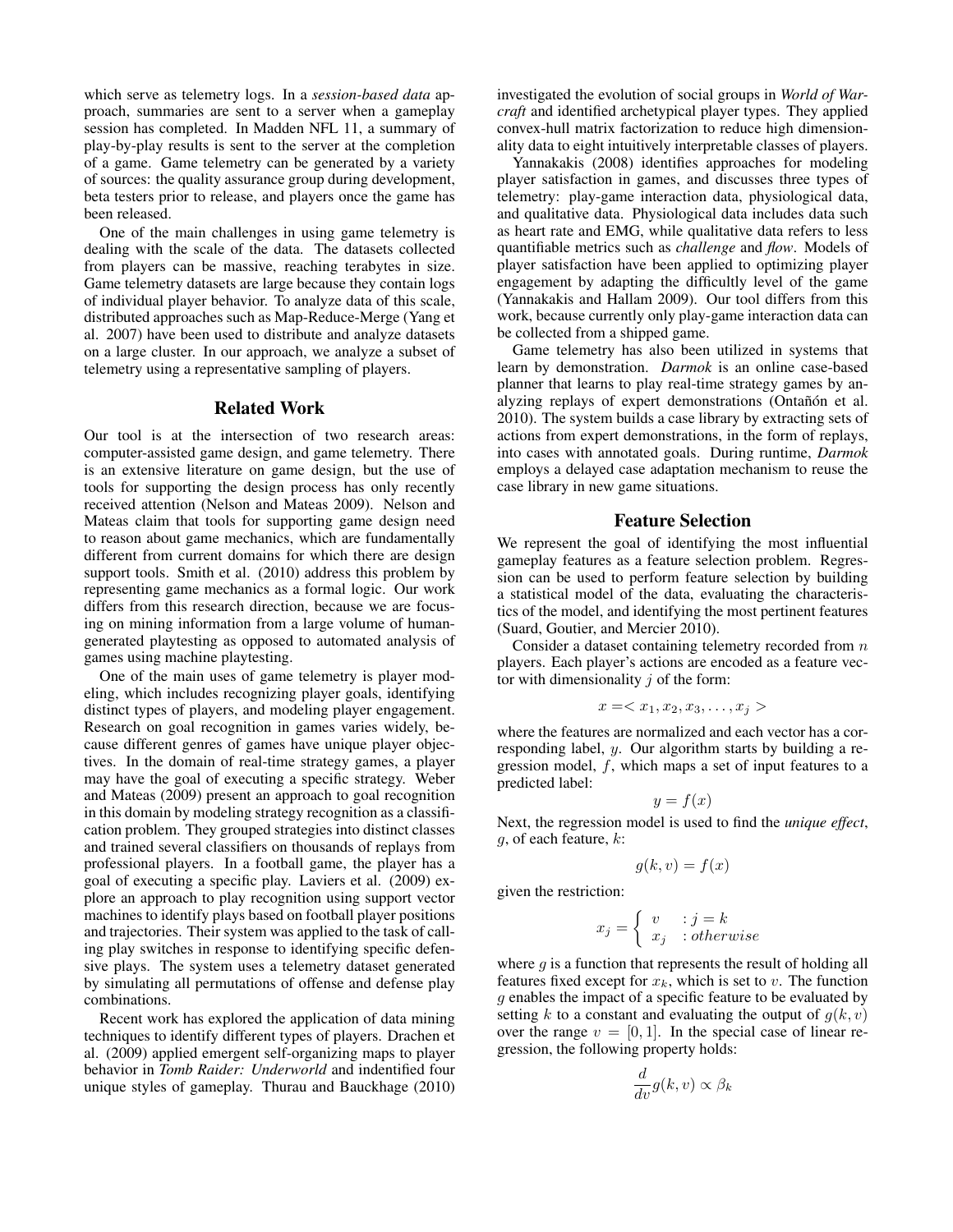where  $\beta_k$  is the regression coefficient of feature k. We measure the feature impact,  $h_k$ , of a feature as follows:

$$
\mu_k = \int_0^1 g(k, v) dv
$$

$$
h_k = \int_0^1 |g(k, v) - \mu_k| dv
$$

where  $\mu_k$  is the mean value of the unique effect, computed by finding the average value over the range [0, 1], and  $h_k$  is the absolute difference between the unique effect and mean value over the range  $[0, 1]$ . This measure of impact enables the identification of the most significant features for a regression model.

We use an ensemble approach to feature weighting by summing the impact of each feature across models from multiple regression algorithms. Given  $m$  regression models, the overall impact of a feature,  $h_k$ , is computed as follows:

$$
h_k = \sum^m h_k^i
$$

where  $h_k^i$  is the impact of a feature determined by regression model i. The resulting feature impacts are sorted in descending order and the features with the highest impacts are identified as the most significant features.

## Application to Madden NFL 11

Madden NFL 11 is a commercial American football game released for the Xbox 360 and PlayStation 3 game platforms. While Madden NFL is already a successful franchise, the cost of development greatly increases each year. Due to financial constraints, the designers need to determine where to allocate resources to maximize revenue potential.

Previously, the developers relied on evaluation from a small set of players in order to determine where to focus design attention. Feedback from players was acquired using expensive, in-house player studies limited to less than one hundred players. While these studies provide the developers with qualitative feedback, they are subject to individual player bias.

The role of our tool is to assist developers in understanding the behavior of players in Madden NFL 11 at a much larger scale. The main task of the tool is to identify the common patterns between players that stop playing the game. On average, the active player base decreases by 10 percent each week after release. By identifying the gameplay aspects that have the most significant impact on player retention, the tool enables developers to incorporate feedback from the player base into future iterations of the game.

Building a tool for identifying the features with the highest impact consisted of the following steps: collect data, develop a representation for encoding player behavior, build regression models for predicting the number of games played, and analyze the output of the regression models.

### Data Collection

The first phase of the project consisted of collecting gameplay data from the Madden NFL 11 player base. We collected data from the release date of the game on August  $10<sup>th</sup>$ ,

2010 to November 1st, 2010. While Madden NFL 11 telemetry provides both streamed data and session-based data, we focused our investigation of the session-based data. Each session corresponds to a single game played, and contains a summary of every play in the game. For each play, the summary provides information about the starting conditions of the play, the formations and playcalls executed by each team, a subset of the actions executed during the play, and the outcome of the play. Since our tool was applied to a game that was already released, we had no control over the telemetry data being collected by the system.

The dataset contains gameplay information collected from over one million players. For our analysis we used a random sampling of 25,000 players.

#### Player Representation

The next phase of the project was to develop a suitable representation for encoding knowledge about a player, given the player's complete gameplay history in Madden NFL 11. We chose a feature vector representation which is used to capture a player's mode preferences, control usage, performance, and playcalling style. In total, there are 46 features which describe a player in our representation. Our system creates a feature vector for each of the sampled players. The label assigned to each vector is the number of games played, which we use as a metric for measuring player retention.

*Mode preference features* describe a player's preferences for different game modes. Our representation includes two features for each mode, which capture the usage ratios of the different game modes as well as the player's win ratio for each mode. In Madden NFL 11 there are eight different game modes which include several singleplayer and multiplayer variants. For multiplayer modes, an additional features is included which specifies the ratio of opponent quits and disconnects.

*Control usage features* encode a player's competency of the controls in Madden NFL 11. It includes two types of features: features describing the player's usage of pre-snap commands, such as audibles for changing the current play, and intra-play commands, such as controlling the path of a specific player during a play.

*Performance features* describe the ability of the player to make successful plays and gain an advantage over opponents. Features in this category include turnovers (changes in possession), average yards gained, average yards allowed, ratio of possession, and ratios of down conversions. For turnovers, our representation contains two features for both interceptions and fumbles, which correspond to offense and defense roles.

*Playcalling features* are used to describe a player's playcalling preferences. In Madden NFL 11, players can either manually choose a play to execute or use *Gameflow* which automatically selects a play for the player based on the current game situation. Our representation includes a feature that records the ratio of manual versus *Gameflow* playcalling. There is also a feature that describes the player's ratio of running versus passing plays. In order to capture the variety of plays called by a player, the representation also includes features for play diversity. Play diversity is defined as the ra-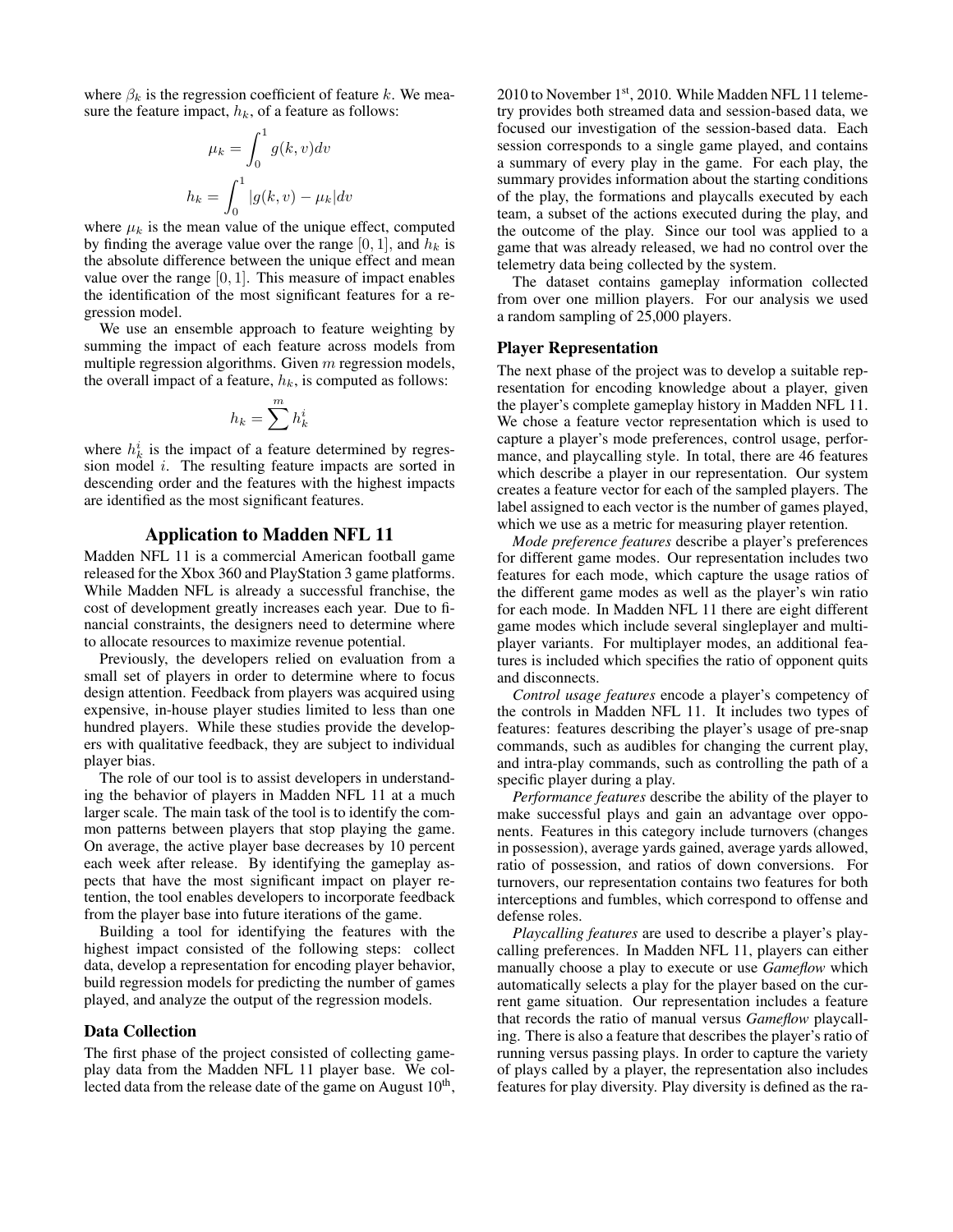

Figure 1: Predicted versus actual number of games played for the (a) M5' regression tree and (b) additive regression models.

tio of unique plays called to the total number of plays called, and there is a feature for *Offense Play Diversity* and *Defense Play Diversity*.

## Regression Models

During the third phase of the project, we built regression models for predicting the number of games a player played, given the player's feature vector description. To assist in this process, we used the *WEKA* machine learning toolkit (Witten and Frank 2005), which provides several regression algorithms. Our tool utilizes the linear regression, M5' regression tree (Wang and Witten 1997), and additive regression (Friedman 2002) implementations provided by *WEKA*. We used the resulting regression models to evaluate the unique effect and impact of each feature.

#### **Results**

Our tool was applied to two experiments. In the first experiment, we used the tool to identify the most significant features given the complete feature set. We first evaluated the *marginal effect* of each feature, by measuring the correlation between the feature and the number of games played. While we identified *Offense Play Diversity* as the most significant feature, the correlation coefficient was less than 0.1.

During the first portion of the experiment, we investigated the accuracy of regression models for predicting the number of games played given our player representation. The accuracy of the regression models using 10-fold cross validation are shown in Table 1 and scatter plots of the M5' and additive regression predictions are shown in Figure 1. *ZeroR* is a baseline regression algorithm that always predicts the mean value of the distribution. While the M5' regression tree had the smallest mean error, the additive regression model had the smallest root-mean squared error (RMSE) and largest correlation coefficient. The best regression model is capable Table 1: Accuracy of the regression models for predicting the number of games played by a player.

|             | Linear |            |      | Additive   |
|-------------|--------|------------|------|------------|
|             | ZeroR  | Regression | M5'  | Regression |
| Mean Error  | 37.1   | 20.9       | 12.2 | 12.6       |
| <b>RMSE</b> | 55.3   | 35.8       | 26.3 | 24.4       |
| Correlation | 0.02   | በ 77       | 0.88 | 0.90       |

of predicting the number of games played with a correlation coefficient of 0.9.

In the second portion of the experiment, we measured the impact of each feature. The dataset was split into training and testing folds of even size. We used the training fold to build regression models and the testing fold to analyze the unique effect of each feature. To compute the unique effect of a feature,  $g(k, v)$ , all values in the testing dataset are held fixed, except for the value of the feature being evaluated, which is set to  $v$ . For each feature, we measured the output value of the regression model over the range  $v = [0, 1]$ . A visualization of  $g(k, v)$  for the additive regression model is shown in Figure 2.

We then used the  $g(k, v)$  functions generated by each regression model to compute the impact,  $h_k$ , of each feature. The features with the highest impacts are shown in Table 2. Overall, the *Offense Play Diversity* and *Defense Play Diversity* features had the most significant impact on the predicted number of games played. Features corresponding to making successful plays, including *Interceptions Caught* and *Sacks Made*, also had a large impact. Additionally, the *Online Franchise Win Ratio* and *Multiplayer Win Ratio* features were highly influential in maintaining player retention.

In the second experiment, our goal was to identify win ratios for maximizing player retention in each game mode. To achieve this task, we built regression models using a subset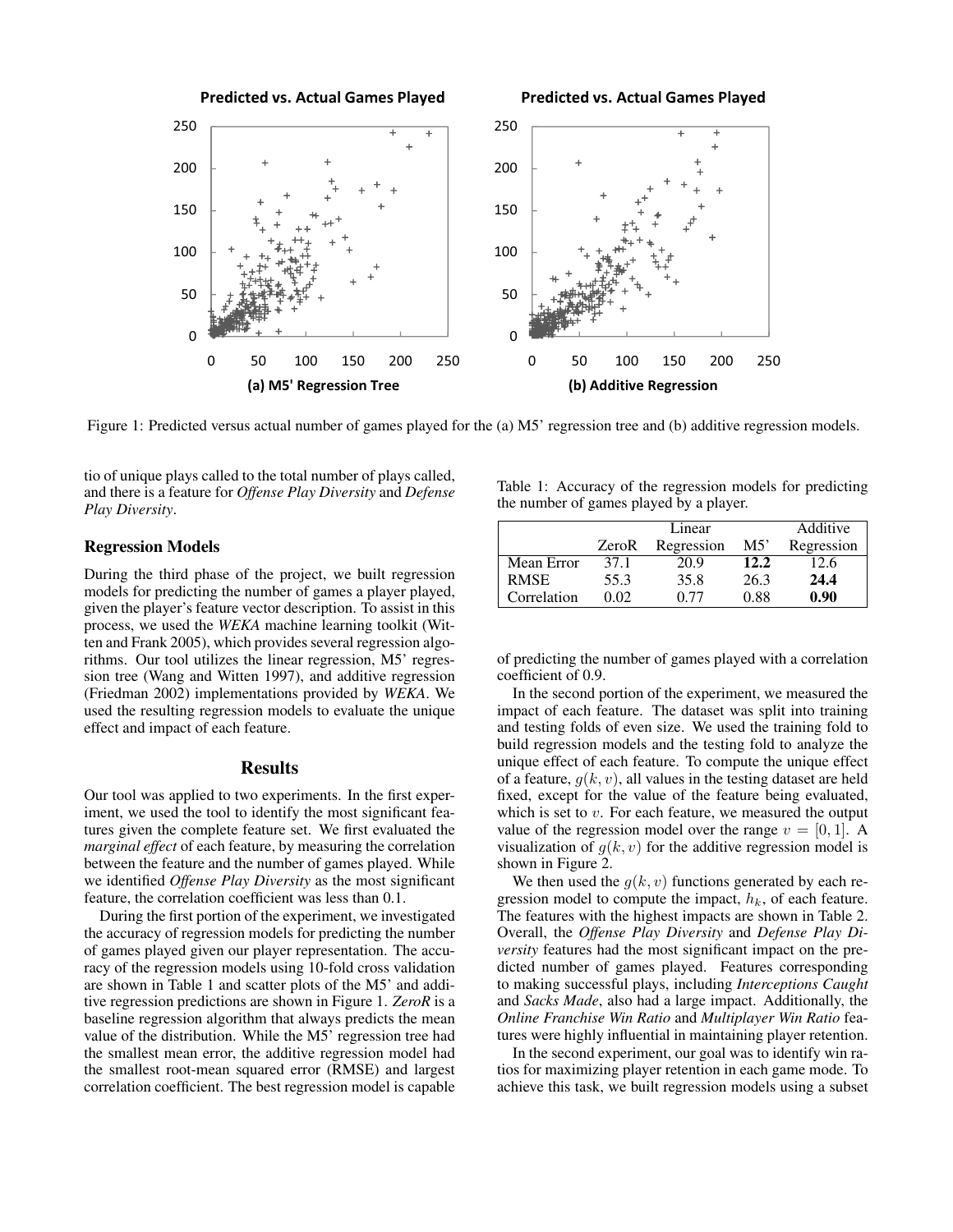

Figure 2: The predicted number of games played for different feature values based on the additive regression model. The lines show the value of  $g(k, v)$  for the highest impact features, k, over the range  $v = [0, 1]$ .

Table 2: Features our tool identified as having the highest impact on player retention. The direction indicates whether the feature was positively or negatively correlated with the number of games played.

|                               | Correlation | Impact  |
|-------------------------------|-------------|---------|
| Feature                       | Direction   | $(h_k)$ |
| <b>Offense Play Diversity</b> |             | 55.4    |
| <b>Defense Play Diversity</b> |             | 34.2    |
| <b>Interceptions Caught</b>   |             | 24.6    |
| Online Franchise Win Ratio    |             | 15.7    |
| <b>Running Play Ratio</b>     |             | 10.1    |
| Multiplayer Win Ratio         |             | 9.3     |
| <b>Sacks Made</b>             |             | 8.4     |
| Defense Audibles              |             | 6.9     |
| Peer Disconnects              |             | 6.3     |
| In Possession                 |             | 5.1     |

of the features and evaluated the impact of the win ratio feature for each game mode. The feature vector was limited to the features specifying the usage ratio and win ratio of each mode, resulting in 16 features. The complete dataset was used for the training dataset in the second experiment. An artificial dataset, consisting of a single instance, was used for the testing dataset. The artificial instance simulates a player that plays precisely one game mode.

For each game mode, we measured the impact of win ratios over the range  $v = [0, 1]$ . Results for the M5' regression model are shown in Figure 3. The results show that different game modes have different win ratios for maximizing player retention. For the *Singleplayer* and *Multiplayer* modes where the player competes head-to-head versus a computer or human opponent, 40%-60% is the optimal win ratio for maintaining player retention. For the *Superstar* mode, in which the player manages a player, and *Franchise* mode, in which the player manages a team, a win ratio of 60%-80% maximizes player retention

#### Conclusion

We presented a tool that uses game telemetry to assist in the process of game design. The tool enables developers to identify which features are most influential in maximizing player retention. To achieve this task, our approach builds regressions models of player retention, evaluates the characteristics of the models, and identifies the most significant features. We used our tool to identify the most influential features for maximizing player retention in Madden NFL 11.

Based on our analysis, we were able to provide the designers with several recommendations. First, playbooks should be simplified because players that use a large variety of plays generally play fewer games and are less successful in Madden NFL 11. Second, the controls should be clearly presented to players, because knowledge of the controls had a larger impact on retention than winning. Finally, provide players with the correct challenge, because the optimal win ratio is different for each game mode.

Our tool was deployed as an off-line analytics system as part of a pilot study at Electronic Arts. The tool demonstrates that AI techniques can be incorporated into analyticsdriven game development. Rather than replacing current approaches for acquiring player feedback, the system is being used in conjunction with player studies to provide designers with both qualitative and quantitative feedback. One of the main impacts of our tool is that Electronic Arts is now investing additional resources in AI-driven telemetry analysis and exploring how to scale up our tool to larger datasets.

While we developed the tool specifically for analyzing player retention in Madden NFL 11, our technique for measuring feature impact is generalizable to other games. The data collection and feature analysis components in our workflow are domain independent and directly applicable to other